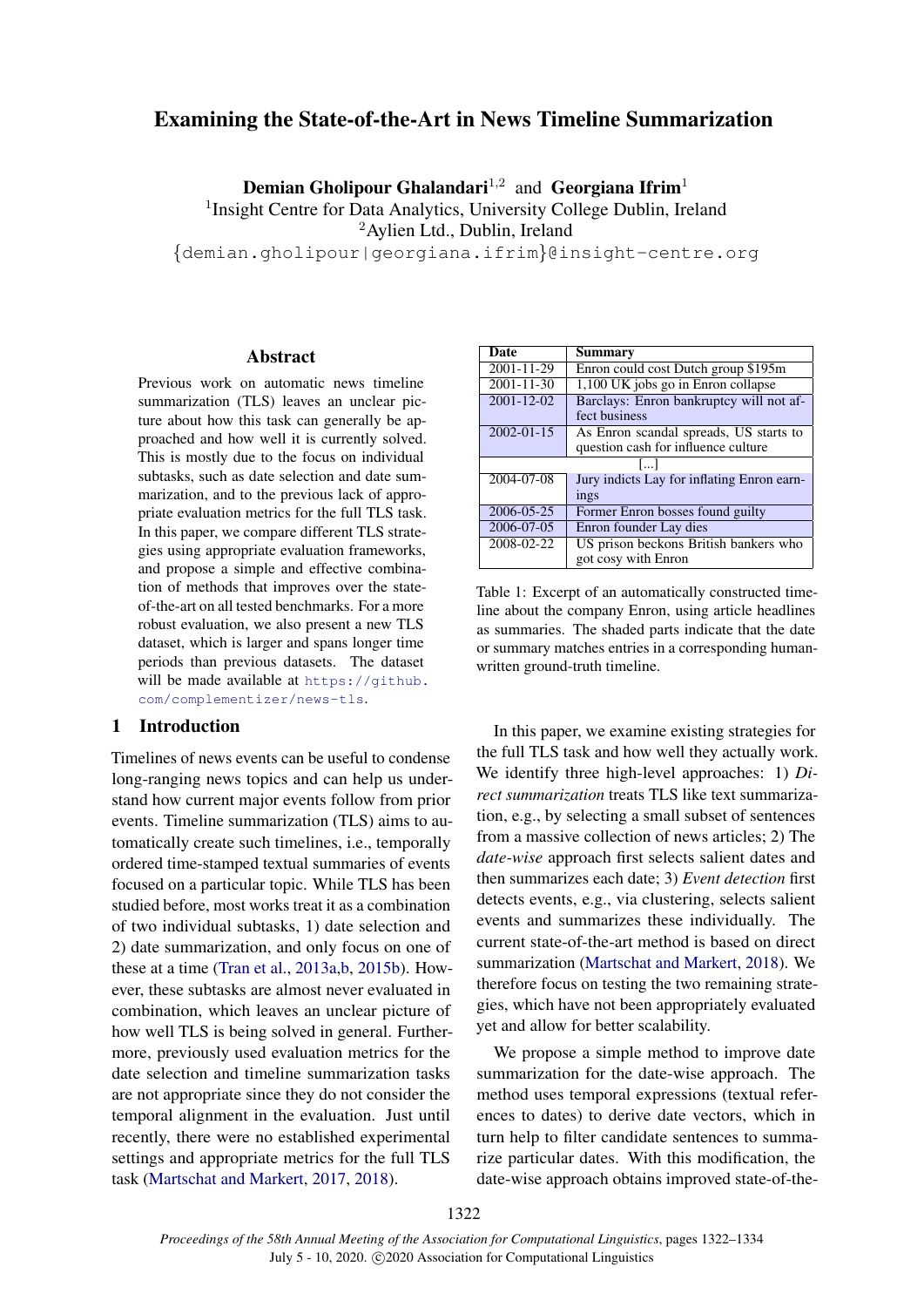art results on all tested datasets. We also propose an event-based approach via clustering, which outperforms [\(Martschat and Markert,](#page-9-4) [2018\)](#page-9-4) on one of three tested datasets. We use purpose-build evaluation metrics for evaluating timelines introduced by [Martschat and Markert](#page-9-3) [\(2017\)](#page-9-3). For a more robust evaluation, we also present a new dataset for TLS, which is significantly larger than previous datasets in terms of the number of individual topics and time span.

We summarize our contributions as follows:

- 1. We compare different TLS strategies side-byside using suitable evaluation metrics to provide a better picture for how well the full TLS task for news is solved so far.
- 2. We propose a simple addition to existing methods to significantly improve date-wise TLS, achieving new state-of-the-art results.
- 3. We present a new TLS dataset that is larger than previous datasets and spans longer time ranges (decades of news timelines).

# 2 Related Work

Timeline summarization for news articles has received some attention in the last two decades [\(Swan](#page-9-5) [and Allan,](#page-9-5) [2000;](#page-9-5) [Allan et al.,](#page-8-0) [2001;](#page-8-0) [Chieu and Lee,](#page-9-6) [2004;](#page-9-6) [Yan et al.,](#page-10-0) [2011a,](#page-10-0)[b;](#page-10-1) [Kessler et al.,](#page-9-7) [2012;](#page-9-7) [Tran](#page-9-0) [et al.,](#page-9-0) [2013a](#page-9-0)[,b;](#page-9-1) [Li and Li,](#page-9-8) [2013;](#page-9-8) [Tran et al.,](#page-9-9) [2015a](#page-9-9)[,b;](#page-9-2) [Wang et al.,](#page-10-2) [2015,](#page-10-2) [2016;](#page-10-3) [Martschat and Markert,](#page-9-3) [2017,](#page-9-3) [2018;](#page-9-4) [Steen and Markert,](#page-9-10) [2019\)](#page-9-10). The task is commonly split into date selection and date summarization subtasks.

#### 2.1 Date Selection

Supervised machine learning has been proposed to predict whether dates appear in ground-truth timelines [\(Kessler et al.,](#page-9-7) [2012;](#page-9-7) [Tran et al.,](#page-9-0) [2013a\)](#page-9-0). [Tran](#page-9-2) [et al.](#page-9-2) [\(2015b\)](#page-9-2) use graph-based ranking of dates, which is reported to outperform supervised meth- $\mathrm{ods}^1$  $\mathrm{ods}^1$ .

#### 2.2 Date Summarization

Several approaches construct date summaries by picking sentences from ranked lists. The ranking is based on regression or learning-to-rank to predict ROUGE scores between the sentence and a ground-truth summary [\(Tran et al.,](#page-9-0) [2013a](#page-9-0)[,b\)](#page-9-1). [Tran](#page-9-9) [et al.](#page-9-9) [\(2015a\)](#page-9-9) observe that users prefer summaries consisting of headlines to summaries consisting of sentences from article bodies. [Steen and Mark](#page-9-10)[ert](#page-9-10) [\(2019\)](#page-9-10) propose abstractive date summarization based on graph-based sentence merging and compression. Other works propose the use of additional data, such as comments on social media [\(Wang](#page-10-2) [et al.,](#page-10-2) [2015\)](#page-10-2), or images [\(Wang et al.,](#page-10-3) [2016\)](#page-10-3).

#### 2.3 Full Timeline Summarization

[Chieu and Lee](#page-9-6) [\(2004\)](#page-9-6) produce timelines by ranking sentences from an entire document collection. The ranking is based on summed up similarities to other sentences in an  $n$ -day window. [Nguyen et al.](#page-9-11) [\(2014\)](#page-9-11) propose a pipeline to generate timelines consisting of date selection, sentence clustering, and ranking. [Martschat and Markert](#page-9-4) [\(2018\)](#page-9-4) adapt submodular function optimization, commonly used for multi-document summarization, for the TLS task. The approach searches for a combination of sentences from a whole document collection to construct a timeline and is the current state-ofthe-art for full TLS. [Steen and Markert](#page-9-10) [\(2019\)](#page-9-10) use a two-stage approach consisting of date selection and date summarization to build timelines. Other examples of automatic timeline generation can be found in the social media-related literature, where microblogs are often clustered before being summarized [\(Wang et al.,](#page-10-4) [2014;](#page-10-4) [Li and Cardie,](#page-9-12) [2014\)](#page-9-12). We explore a similar framework for evaluating clustering-based TLS.

#### 3 Strategies for Timeline Summarization

### Problem Definition

We define the TLS setup and task as follows. Given is a set of news articles  $A$ , a set of query keyphrases  $Q$ , and a ground-truth (reference) timeline r, with  $l$  dates that are associated with  $k$  sentences on average, i.e.,  $m = k * l$  sentences in total. The task is to construct a (system) timeline  $s$  that contains m sentences, assigned to an arbitrary number of dates. A simpler and stricter setting can also be used, in which  $s$  must contain exactly  $l$  dates with k sentences each.

#### Approach Types

A number of different high-level approaches can be used to tackle this task:

1. Direct Summarization: A is treated as one set of sentences, from which a timeline is directly extracted, e.g., by optimizing a sentence

 $1$ [Despite our best efforts, we could neither obtain code for](#page-9-9) [this method from the authors nor reproduce its reported per](#page-9-9)[formance, and therefore did not include it in our experiments.](#page-9-9)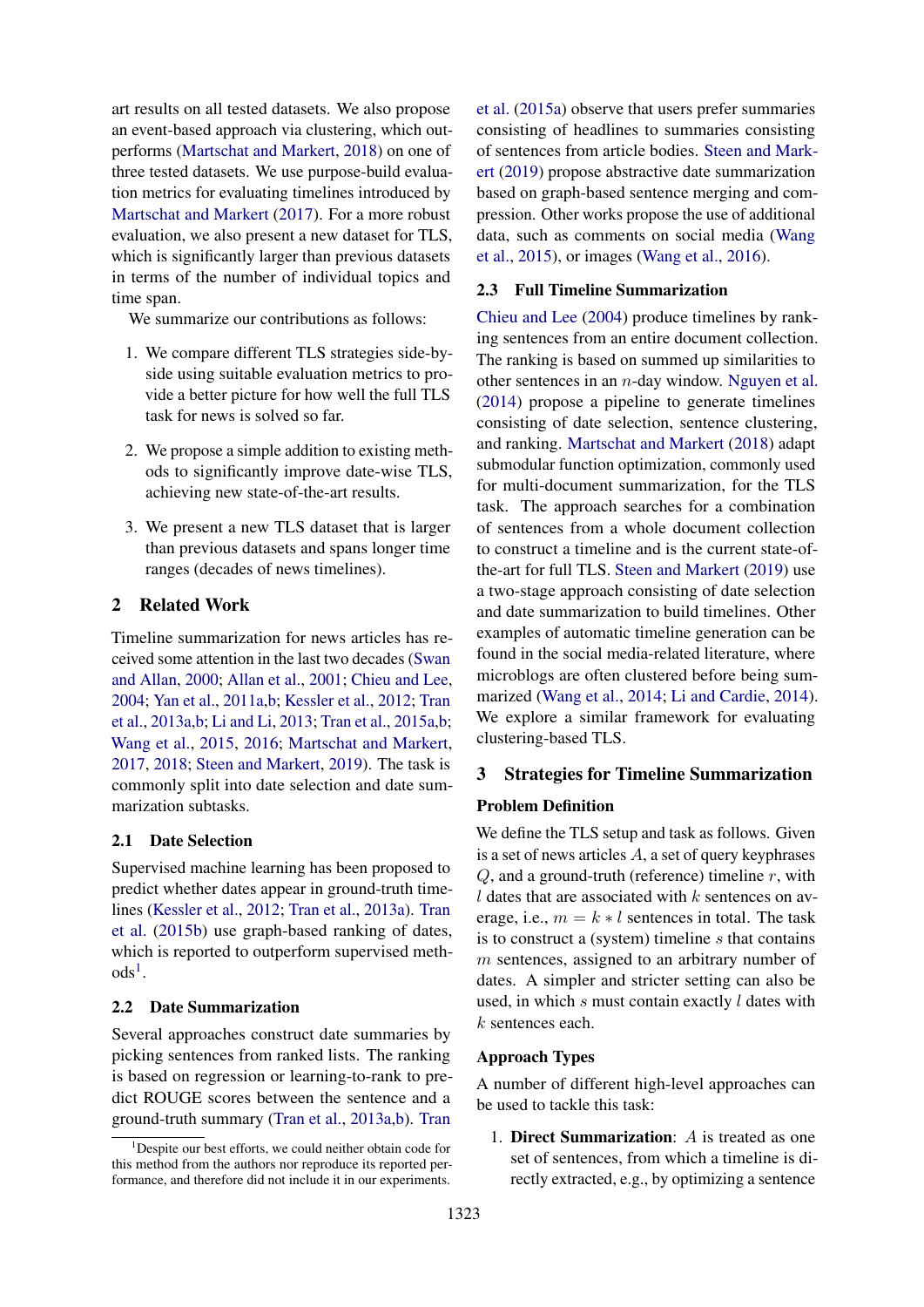<span id="page-2-0"></span>

Figure 1: Counts of published articles and textual mentions across dates in an article collection about Enron.

combination [\(Martschat and Markert,](#page-9-4) [2018\)](#page-9-4), or by sentence ranking [\(Chieu and Lee,](#page-9-6) [2004\)](#page-9-6). Among these, [Martschat and Markert](#page-9-4) [\(2018\)](#page-9-4)'s solution for the full TLS task has state-of-theart accuracy but does not scale well.

- 2. Date-wise Approach: This approach selects l dates and then constructs a text summary of k sentences on average for each date.
- 3. Event Detection: This approach first detects events in A, e.g., by clustering similar articles, and then identifies the  $l$  most important events and summarizes these separately.

Since no prior work has analyzed the latter two categories for the full TLS task, we discuss and develop such approaches next.

#### 3.1 Date-wise Approach

The approach described here mostly consists of existing building blocks, with a few but important modifications proposed from our side.

#### Defining the Set of Dates

First, we identify the set of possible dates to include in a timeline. We obtain these from (i) the publication dates of all articles in  $A$  and (ii) textual references of dates in sentences in A, such as 'last Monday', or '12 April'. We use the tool Hei-delTime<sup>[2](#page-0-0)</sup> (Strötgen and Gertz, [2013\)](#page-9-13) to detect and resolve textual mentions of dates.

### Date Selection

Next, we select the  $l$  most important dates. We compare the following date selection methods introduced by [Tran et al.](#page-9-0) [\(2013a\)](#page-9-0):

- PUBCOUNT: Ranking dates by the number of articles published on a date.
- MENTIONCOUNT: Ranking dates by the number of sentences that mention the date.
- SUPERVISED: Extracting date features and using classification or regression to predict whether a date appears in a ground-truth timeline. These features mostly include the publication count and different variants of counting date mentions.

Our experiments show that SUPERVISED works best, closely followed by MENTIONCOUNT (Appendix [A.1\)](#page-10-5). Figure [1](#page-2-0) shows an example of publication and date mention counts and ground-truth dates over time. Two challenges are evident that date selection methods face: 1) These count signals usually do not perfectly correlate with groundtruth dates, and 2) high values often cluster around important dates, i.e., a "correct" date is often surrounded by other, "incorrect" dates with similarly strong signals.

#### Candidate Sentences for Dates

To summarize a particular date  $d$ , we first need to decide which articles or sentences we use as a source to create a summary from. Previous research has not explored this aspect much due to the separated treatment of subtasks. We propose a simple but effective heuristic to do this. We consider the following two sets to be the primary source of suitable candidate sentences:

- $P_d$ : Sentences published on or closely after d. These often contain initial reports of events occurring on d.
- $M_d$ : Sentences that mention d. These sentences are from articles published at any point in time, and may retrospectively refer to  $d$ , or announce events on  $d$  beforehand<sup>[3](#page-0-0)</sup>.

We evaluate these two options in our experiments, and propose an heuristic that combines these, which we call PM-MEAN. We aim to

<sup>2</sup>[https://github.com/HeidelTime/](https://github.com/HeidelTime/heideltime) [heideltime](https://github.com/HeidelTime/heideltime)

<sup>&</sup>lt;sup>3</sup>In practice, we include the first 5 sentences in the body of each article published on d and up to 2 days after d into  $P_d$ . We include all sentences found in  $\overline{A}$  that mention  $d$  into  $M_d$ .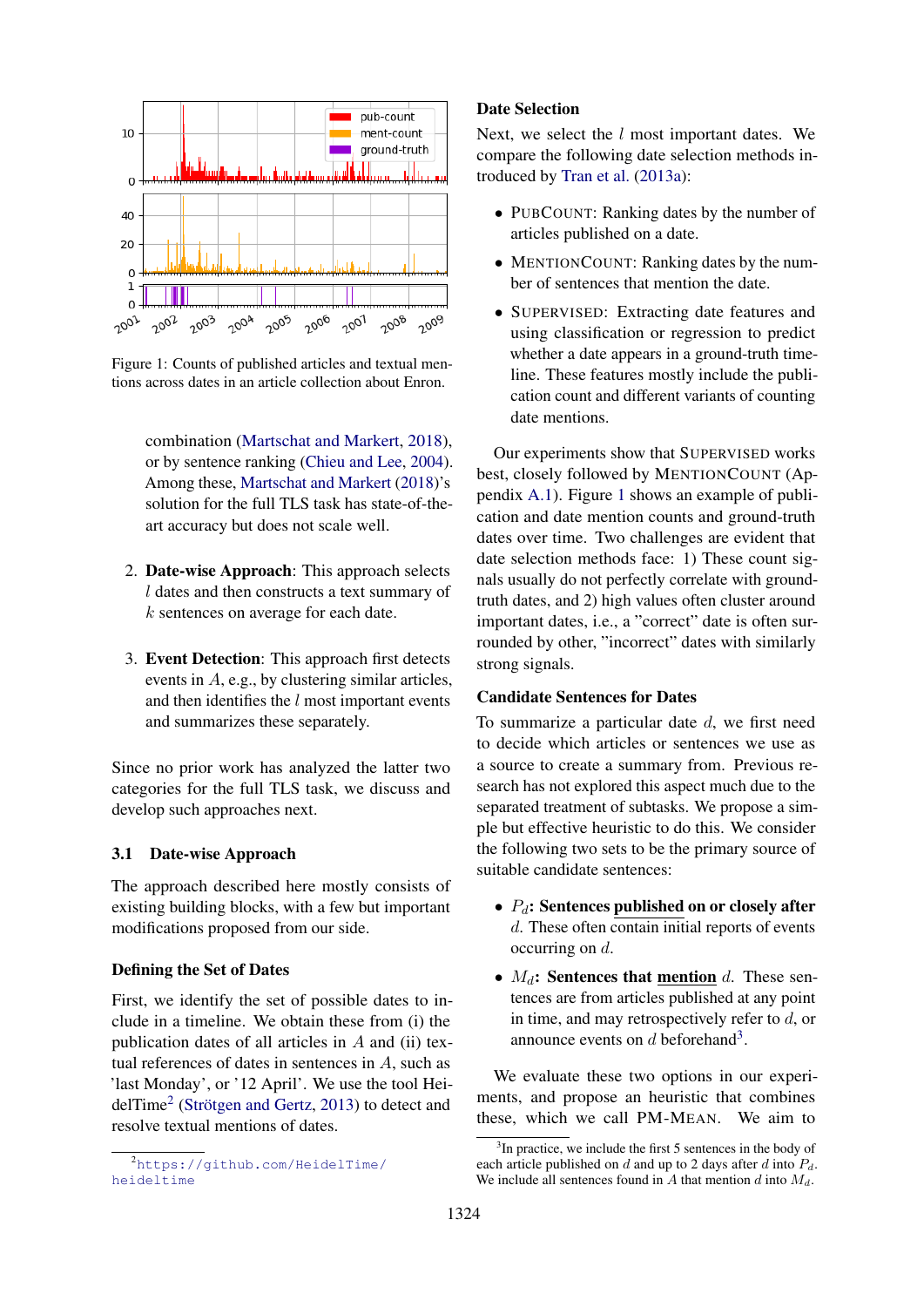find a subset of sentences in  $P_d \cup M_d$  that are likely to mention important events happening on d. We convert all the sentences in the collection A to sparse bag-of-words (unigram) vectors with sentence-level TF-IDF weighting. We represent the sets of sentences  $P_d$  and  $M_d$  using the mean of their respective sentence vectors,  $\overline{x}_{P_d}$  and  $\overline{x}_{M_d}$ . The core assumption of the method is that the content shared between  $P_d$  and  $M_d$  is a good source for summarizing events on  $d$ . To capture this content, we build a *date vector*  $x_d$ , so that we can compare sentence vectors against it to rank sentences. We set the value of  $x_d$  for each dimension i in the feature space as follows:

$$
x_d^i = \begin{cases} \frac{1}{|P_d|} \overline{x}_{P_d}^i + \frac{1}{|M_d|} \overline{x}_{M_d}^i & \text{if } \overline{x}_{P_d}^i > 0 \text{ and } \overline{x}_{M_d}^i > 0\\ 0 & \text{otherwise} \end{cases}
$$
(1)

Thus the date vector  $x_d$  is an average of  $\overline{x}_{P_d}$ and  $\overline{x}_{M_d}$  weighted by the sizes of  $P_d$  and  $M_d$ , with any features zeroed out if they are missing in either  $P_d$  or  $M_d$ . To rank sentences, we compute the cosine similarity between the vector  $x<sub>s</sub>$  of each candidate sentence  $s \in (P_d \cup M_d)$  to  $x_d$ . We select the best-scoring candidate sentences by defining a threshold on this similarity. To avoid tuning this threshold, we use a simple knee point detection method [\(Satopaa et al.,](#page-9-14) [2011\)](#page-9-14) to dynamically identify a threshold that represents the "knee" (or elbow) in the similarity distribution. This set of best-scoring sentences is then used as the input for the final date summarization step.

#### Date Summaries

To construct the final timeline, we separately construct a summary for the *l* highest ranked dates. Prior to our main experiments, we test several multi-document summarization algorithms:

- TEXTRANK: Runs PageRank on a graph of pairwise sentences similarities to rank sentences [\(Mihalcea and Tarau,](#page-9-15) [2004\)](#page-9-15).
- CENTROID-RANK: Ranks sentences by their similarity to the centroid of all sentences [\(Radev et al.,](#page-9-16) [2004\)](#page-9-16).
- CENTROID-OPT: Greedily optimises a summary to be similar to the centroid of all sentences [\(Ghalandari,](#page-9-17) [2017\)](#page-9-17).
- SUBMODULAR: Greedily optimizes a summary using submodular objective functions that represent coverage and diversity [\(Lin and](#page-9-18) [Bilmes,](#page-9-18) [2011\)](#page-9-18).

The only modification to these algorithms in our TLS pipeline is that we prevent sentences not containing any topic keyphrases from query Q to be included in the summary. CENTROID-OPT has the best results (Appendix [A.1\)](#page-10-5) and is used in the main experiments.

### Timeline Construction

The date-wise approach constructs a timeline as follows: first, rank all potential dates using one of the date selection approaches described, then pick the l highest ranked ones, pick candidate sentences for each date, and summarize each date individually from the according candidate set, using  $k$  sentences. We might not be able to summarize a particular date due to the keyword constraint in the summarization step. Whenever this is the case, we skip to the next date in the ranked list, until  $l$  is reached.

#### 3.2 Event Detection Approach

When humans are tasked with constructing a timeline, we expect that they reason over important *events* rather than dates. Conceptually, detecting and selecting events might also be more appropriate than selecting dates because multiple events can happen on the same day, and an event can potentially span multiple days.

To explore this, we test a TLS approach based on event detection by means of article clustering. The general approach can be summarized as follows: (1) Group articles into clusters; (2) Rank and select the  $l$  most important clusters; (3) Construct a summary for each cluster. Similarly to the date-wise approach, this mostly consists of existing building blocks that we adapt for TLS.

# **Clustering**

For each input collection  $A$ , we compute sparse TF-IDF unigram bag-of-words vectors for all articles in A. We apply clustering algorithms to these vectors. To cluster articles, we use Markov Clustering (MCL) with a temporal constraint. MCL [\(Van Dongen,](#page-9-19) [2000\)](#page-9-19) is a clustering algorithm for graphs, i.e., a community detection algorithm. It is based on simulating random walks along nodes in a graph. [Ribeiro et al.](#page-9-20) [\(2017\)](#page-9-20) use this approach for clustering news articles.

We convert  $A$  into a graph where nodes correspond to articles so that we can cluster the articles using MCL, with the following temporal constraint: Articles  $a_1$ ,  $a_2$  are assigned an edge if their publication dates are at most 1 day apart from each other.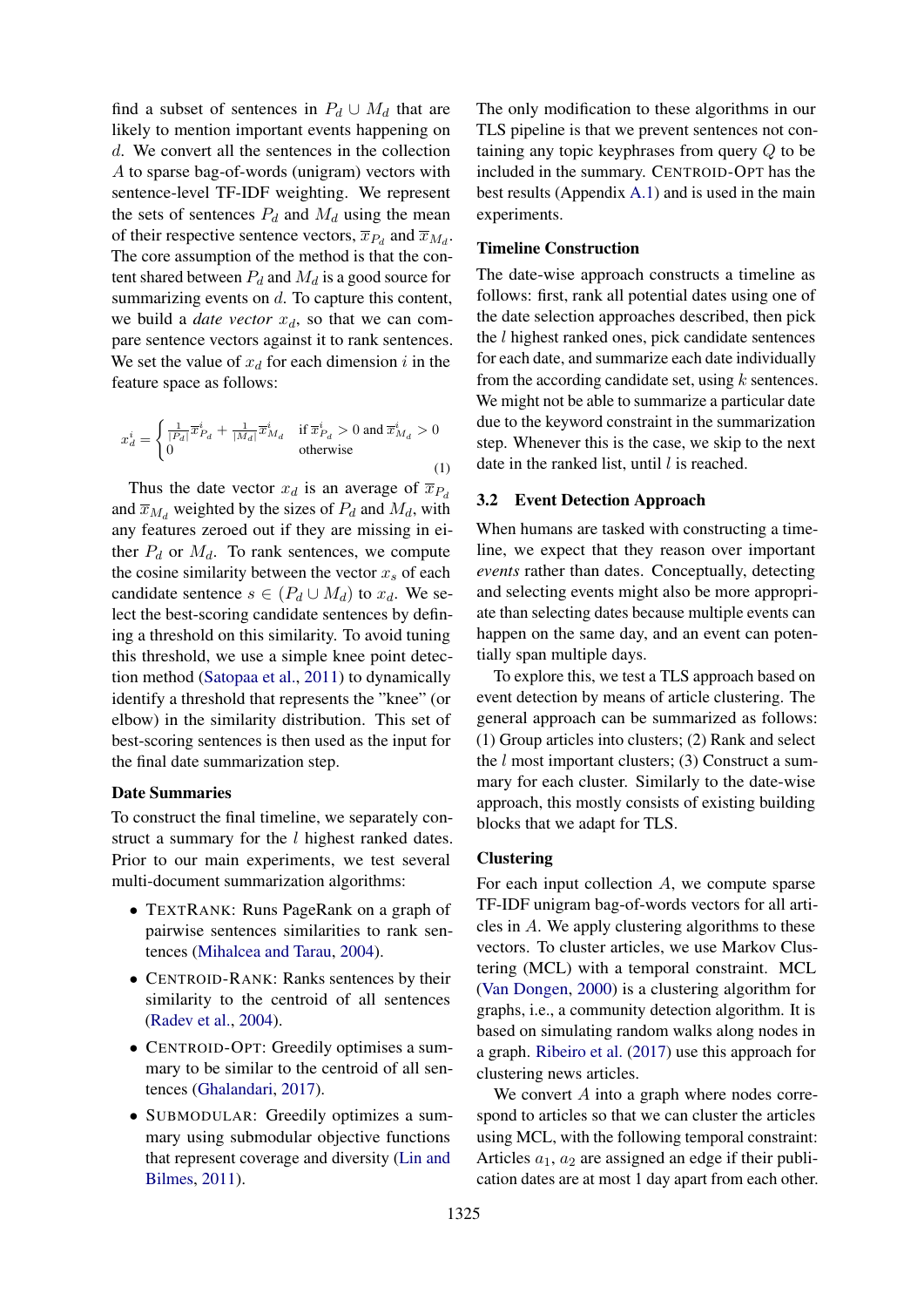The edge weight is set to the cosine similarity between the TF-IDF bag-of-words vectors of  $a_1$  and  $a_2$ . The constraint on the publication dates ensures that clusters do not have temporal gaps. Furthermore, it reduces the number of similarity computations between pairs of articles considerably. We run MCL on this graph and obtain clusters by identifying the connected components in the resulting connectivity matrix<sup>[4](#page-0-0)</sup>.

#### Assigning Dates to Clusters

We define the cluster date as the date that is most frequently mentioned within articles of the cluster. We identify date mentions using the HeidelTime tool.

#### Cluster Ranking

To construct a timeline, we only need the l most important clusters. We obtain these by ranking and retaining the top-l clusters of the ranked list. We test the following scores to rank clusters by:

- SIZE: Rank by the numbers of articles in a cluster.
- DATEMENTIONCOUNT: Rank by how often the cluster date is mentioned throughout the input collection.
- REGRESSION: Rank using a score by a regression model trained to predict importance scores of clusters.

For the regression-based ranking method, we represent clusters using the following features: number of articles in a cluster; number of days between the publication dates of the first and last article in the cluster; maximum count of publication dates of articles within a cluster; maximum mention count of dates mentioned in articles in a cluster; sum of mention counts of dates mentioned in articles in a cluster. We test two approaches to label clusters with target scores to predict.

- Date-Accuracy: This is 1 if the cluster date appears in the ground-truth, else 0.
- ROUGE: The ROUGE-1 F1-score<sup>[5](#page-0-0)</sup> between the summary of the cluster and the groundtruth summary of the cluster date. If the cluster date does not appear in the ground-truth, the score is set to 0.

We evaluate these different options (Appendix [A.2\)](#page-10-6) and observe that ranking by DATEMENTION-COUNT works better than the supervised methods, showing that predicting the suitability of clusters for timelines is difficult.

### Cluster Summarization

We use the same multi-document summarization method that works best for the date-wise approach (CENTROID-OPT).

#### Timeline Construction

In summary, the clustering approach builds a timeline as follows: 1) cluster all articles, 2) rank clusters, 3) build a summary with  $k$  sentences for the top-l clusters, skipping clusters if a summary cannot be constructed due to missing keywords. Furthermore, we skip clusters if the date assigned to the cluster is already "used" by a previously picked cluster. Conceptually, this implies that we can only recognize one event per day. In initial experiments, this leads to better results than alternatives, e.g., allowing multiple summaries of length  $k$  per day.

### 4 Dataset

Tran et al. introduced the 17 Timelines (T17) [\(Tran](#page-9-0) [et al.,](#page-9-0) [2013a\)](#page-9-0) and the CRISIS [\(Tran et al.,](#page-9-9) [2015a\)](#page-9-9) datasets for timeline summarization from news articles. However, we see the need for better benchmarks due to 1) a small number of topics in the T17 and CRISIS datasets (9 and 4 topics respectively), and 2) relatively short time span, ranging from a few months to 2 years.

Therefore, we build a new TLS dataset, called ENTITIES, that contains more topics (47) and longer time-ranges per topic, e.g., decades of news articles. In the following, we describe how we obtain ground-truth timelines and input article collections for this dataset.

Ground-Truth Timelines: We obtain ground-truth timelines from CNN Fast Facts<sup>[6](#page-0-0)</sup>, which has a collection of several hundred timelines grouped in categories, e.g., 'people' or 'disasters'. We pick all timelines of the 'people' category and a small number from other categories.

Queries: For each ground-truth timeline, we define a set of query keyphrases Q. By default, we use the original title of the timeline as the keyphrase. For people entities, we use the last token of the title to capture surnames only, which increases the

<sup>&</sup>lt;sup>4</sup>We use the implementation and default parameters from [https://github.com/GuyAllard/markov\\_](https://github.com/GuyAllard/markov_clustering) [clustering](https://github.com/GuyAllard/markov_clustering)

<sup>5</sup>ROUGE-1 obtained a better overall performance than ROUGE-2 for this purpose.

<sup>6</sup>[http://edition.cnn.com/specials/](http://edition.cnn.com/specials/world/fast-facts) [world/fast-facts](http://edition.cnn.com/specials/world/fast-facts)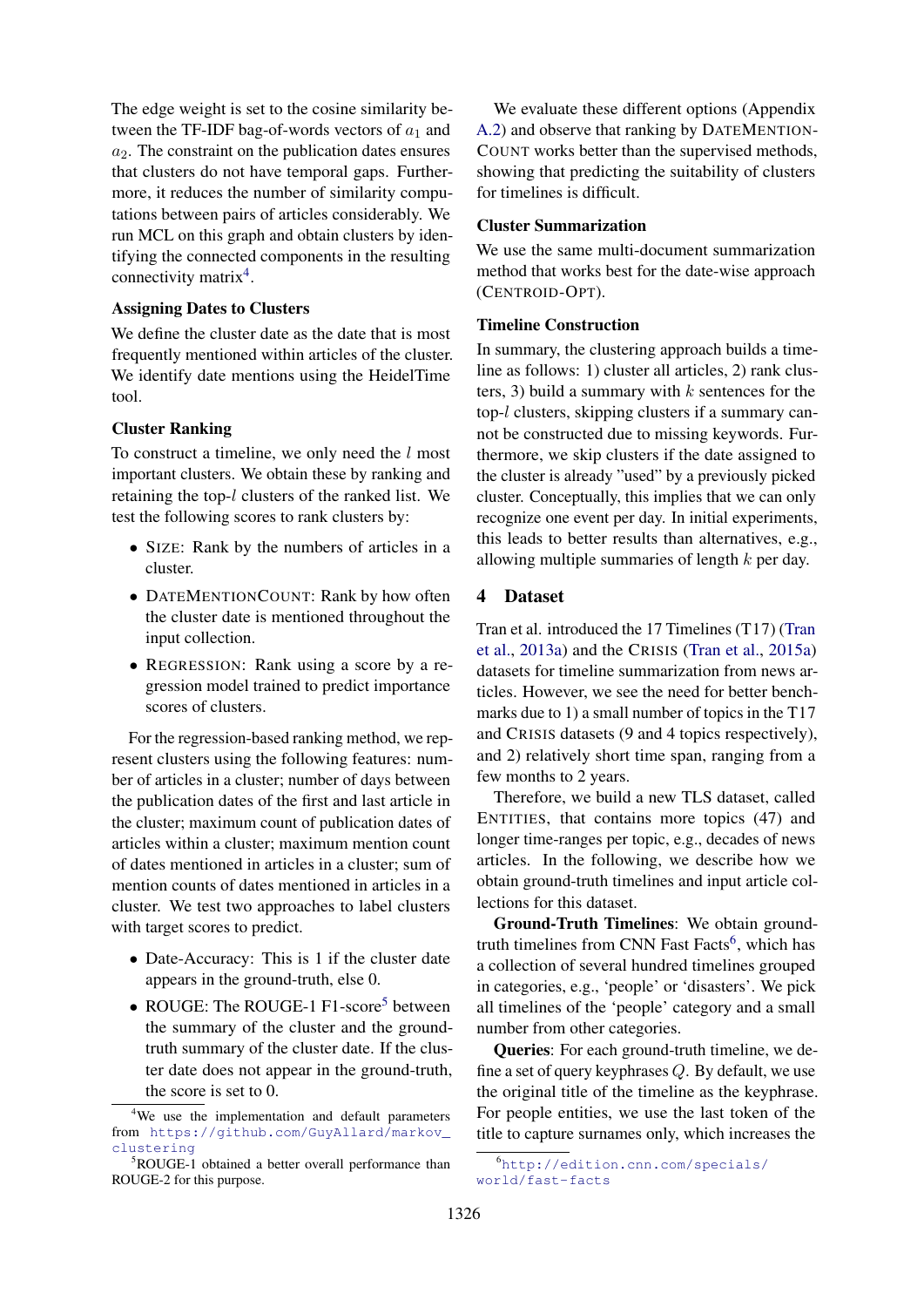coverage. We manually inspect the resulting sets of keyphrases and correct these if necessary.

Input Articles: For each entity from the groundtruth timelines, we search for news articles using The Guardian  $API<sup>7</sup>$  $API<sup>7</sup>$  $API<sup>7</sup>$ . We use this source because it provides access to all published articles starting from 1999. We search for articles that have exact matches of the queries in the article body. The timespan for the article search is set so that it extends the ground-truth timeline by 10% of its days before its first and after its last date.

Adjustments and Filtering: The ground-truth timelines are modified to be usable for TLS and to ensure they do not contain data not present in the document collection:

- We remove entries in the ground-truth timelines if they do not specify year, month, and day of an event.
- Ground-truth timelines are truncated to the first and last date of the input articles.
- Entries in the ground-truth timeline are removed if there is no input article published within  $\pm$  2 days.

Afterwards, we remove all topics from the dataset that do not fulfill the following criteria:

- The timeline must have at least 5 entries.
- For at least 50% of the dates present in the ground-truth timeline, textual references have to be found in the article collection (e.g., 'on Wednesday' or 'on 1 August'.). This is done to ensure that the content of the timelines is reflected to some degree in the article collection.
- There are at least 100 and less than 3000 articles containing the timeline-entity in the input articles. This is done to reduce the running time of experiments.

Dataset Characteristics: Tables [2](#page-6-0) and [3](#page-6-1) give an overview of properties of the two existing datasets and our new dataset, and mostly show averaged values over tasks in a dataset. An individual task corresponds to one ground-truth timeline that a TLS algorithm aims to simulate.  $#PubDates$  refers to the number of days in an article collection  $A$  on which any articles are published. The compression ratio w.r.t. sentences ("comp. ratio (sents)") is  $m$  divided by the total number of sentences in  $A$ ,

and the compression ratio w.r.t dates is l divided by  $\#PubDates$ . "Avg. date cov" refers to the average coverage of dates in the ground-truth timeline  $r$  by the articles in  $A$ . This can be counted by using publication dates in  $A$ , ("published"), or by textual date references to dates within articles in A ("mentioned"). The fact that there are generally more ground-truth dates covered in textual date references compared to publication dates suggests making use of these date mentions.

T17 has longer  $(l)$ , and more detailed  $(k)$  timelines than the other datasets, CRISIS has more articles per task, and ENTITIES has more topics, publication dates and longer time periods per task.

### 5 Experiments

#### 5.1 Evaluation Metrics

In our experiments, we measure the quality of generated timelines with the following two evaluation metrics, which are also used by [Martschat and](#page-9-4) [Markert](#page-9-4) [\(2018\)](#page-9-4):

- Alignment-based ROUGE F1-score: This metric compares the textual overlap between a system and a ground-truth timeline, while also considering the assignments of dates to texts.
- Date F1-score: This metric compares only the dates of a system and a ground-truth timeline.

We denote the alignment-based ROUGE-1 F1 score as AR1-F and Date F1-score as Date-F1.

### 5.2 Experimental Settings

Concerning the datasets and task, we follow the experimental settings of [Martschat and Markert](#page-9-4) [\(2018\)](#page-9-4):

- Each dataset is divided into multiple topics, each having at least one ground-truth timeline. If a topic has multiple ground-truth timelines, we split the topic into multiple tasks. The final results in the evaluation are based on averages over tasks/ground-truth timelines, not over topics.
- $\bullet$  Each task includes a set of news articles  $A$ , a set of keyphrases Q, a ground-truth timeline  $r$ , with number of dates (length)  $l$ , average number of summary sentences per date  $k$ , and total number of summary sentences  $m = l * k$ .

<sup>7</sup><http://open-platform.theguardian.com/>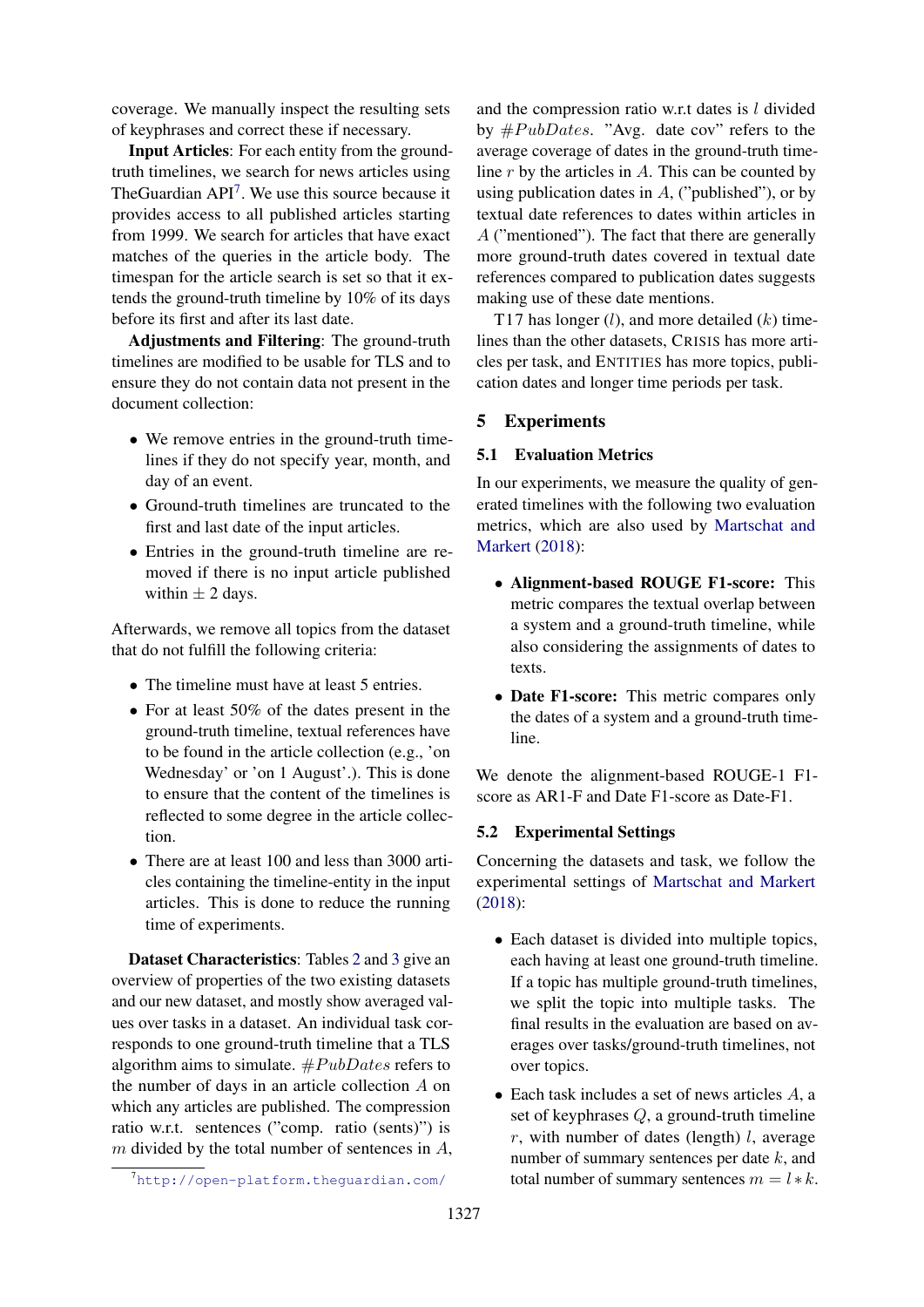<span id="page-6-0"></span>

| <b>Dataset</b>  | #Topics | #TLs | Avg.<br>#Does | Avg.<br>#Sents | Avg.<br>#PubDates | Avg.<br>Duration<br>(in days) |
|-----------------|---------|------|---------------|----------------|-------------------|-------------------------------|
| T17             |         | 19   | 508           | 20409          | 124               | 212                           |
| <b>CRISIS</b>   |         | 22   | 2310          | 82761          | 307               | 343                           |
| <b>ENTITIES</b> | 47      | 47   | 959           | 31545          | 600               | 4437 ( $\approx$ 12 years)    |

Table 2: Dataset Statistics for the TLS task (i)

Table 3: Dataset Statistics for the TLS task (ii)

<span id="page-6-1"></span>

| <b>Dataset</b>  | Avg. | Avg. | Avg. | Avg. comp.    | Avg. comp.    | Avg. date cov. | Avg. date cov. |
|-----------------|------|------|------|---------------|---------------|----------------|----------------|
|                 |      |      | m    | ratio (sents) | ratio (dates) | (published)    | (mentioned)    |
| T17             | 36   | 2.9  | 108  | 0.0117        | 0.43          | 81%            | 93%            |
| <b>CRISIS</b>   | 29   | 1.3  | 38   | 0.0005        | 0.11          | 90%            | 96%            |
| <b>ENTITIES</b> | 23   | l .2 | 26   | 0.0017        | 0.06          | 51%            | 65%            |

- In each task, we remove all articles from A whose publication dates are outside of the range of dates of the ground-truth timeline r of the task. Article headlines are not used.
- We run leave-one-out cross-validation over all tasks of a dataset.
- We test for significant differences using an approximate randomization test [\(Marcus et al.,](#page-9-21) [1993\)](#page-9-21) with a p-value of 0.05.

We use the following configurations for our methods:

- A stricter and simpler version of the output size constraint: We produce timelines with the number of dates  $l$  and  $k$  sentences per date.
- In the summarization step of our methods, we only allow a sentence to be part of a summary if it contains any keyphrase in Q. As opposed to [Martschat and Markert](#page-9-4) [\(2018\)](#page-9-4), we still keep sentences not matching Q, e.g., for TF-IDF computation, clustering, and computing date vectors.

### 5.3 Methods Evaluated

We compare the following types of methods to address the full news TLS task.

### Direct summarization approaches:

- CHIEU2004: [Chieu and Lee](#page-9-6) [\(2004\)](#page-9-6) An unsupervised baseline based on direct summarization. We use the reimplementation from [Martschat and Markert](#page-9-4) [\(2018\)](#page-9-4).
- MARTSCHAT2018: [Martschat and Markert](#page-9-4) [\(2018\)](#page-9-4) State-of-the-art method on the CRISIS and T17 datasets. It greedily selects a combination of sentences from the entire collection

A maximizing submodular functions for content coverage, textual and temporal diversity, and a high count of date references<sup>[8](#page-0-0)</sup>.

#### Date-wise approaches:

- TRAN 2013 [\(Tran et al.,](#page-9-0) [2013a\)](#page-9-0): The original date-wise approach, using regression for both date selection and summarization, and using all sentences of a date as candidate sentences.
- PUBCOUNT: A simple date-wise baseline that uses the publication count to rank dates, and all sentences published on a date for candidate selection. We use CENTROID-OPT for summarization.
- DATEWISE: Our date-wise approach after testing different building blocks (see Appendix [A.1\)](#page-10-5). It uses supervised date selection, PM-MEAN for candidate selection and CENTROID-OPT for summarization.

#### Event detection approach based on clustering:

• CLUST: We use DATEMENTIONCOUNT to rank clusters, and CENTROID-OPT for summarization, which are the best options according to our tests (see Appendix [A.2\)](#page-10-6).

Note that all methods apart from DATEWISE and CLUST have been proposed previously.

#### Oracles:

To interpret the alignment-based ROUGE scores better and to approximate their upper bounds, we measure the performance of three different oracle methods:

<sup>&</sup>lt;sup>8</sup>Multiple variants of this approach were intro-<br>duced in the paper. We picked the variant called We picked the variant called "AsMDS+ $f_{TempDiv} + f_{DateRef}$ " due to its good results.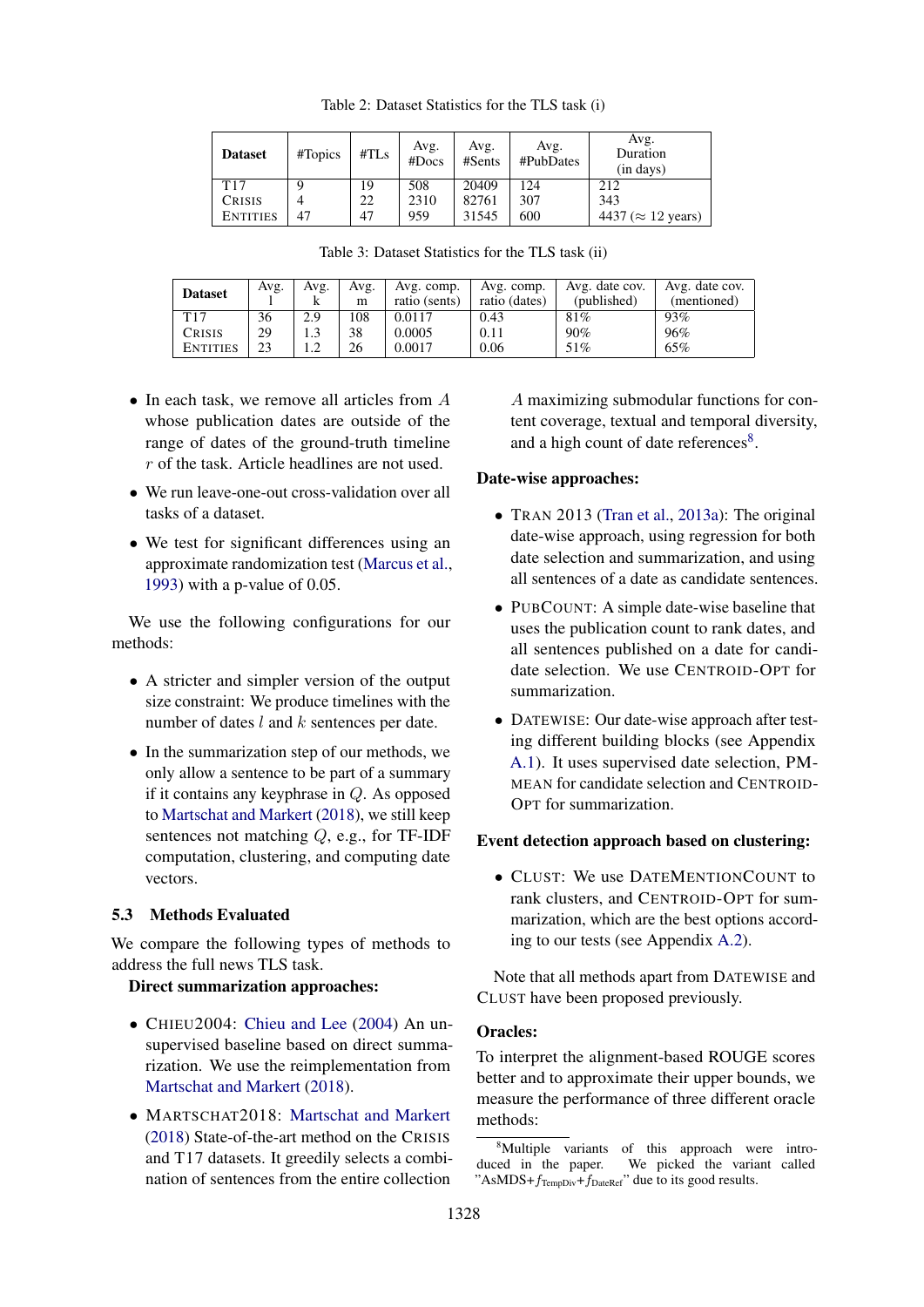- DATE ORACLE: Selects the correct (groundtruth) dates and uses CENTROID-OPT for date summarization.
- TEXT ORACLE: Uses regression to select dates, and then constructs a summary for each date by optimizing the ROUGE to the groundtruth summaries.
- FULL ORACLE: Selects the correct dates and constructs a summary for each date by optimizing the ROUGE to the ground-truth summaries.

We give more detail about these in Appendix [A.3.](#page-10-7)

### 5.4 Results

Table [4](#page-8-1) shows the final evaluation results. We reproduced the results of CHIEU2004 and MARTSCHAT2018 reported by [Martschat and](#page-9-4) [Markert](#page-9-4) [\(2018\)](#page-9-4) using their provided code<sup>[9](#page-0-0)</sup>. The other results are based on our implementations. Table [10](#page-12-0) in Appendix [A.6](#page-11-0) shows several output examples across different methods.

### 6 Analysis and Discussion

### 6.1 Performance of TLS Strategies

Among the methods evaluated, DATEWISE consistently outperforms all other methods on all tested datasets in the alignment-based ROUGE metrics. The Date-F1 metric for this method is close to other methods, and not always better, which shows that the advantage of DATEWISE is due to the sentence selection (based on our heuristic date vectors) and summarization. Note that the date selection method is identical to TRAN2013. We conclude from these results that the expensive combinatorial optimization used in MARTSCHAT2018 is not necessary to achieve high accuracy for news TLS.

CLUST performs worse than DATEWISE and MARTSCHAT2018, except on ENTITIES, where it outperforms MARTSCHAT2018. We find that for the other two datasets, CLUST often merges articles from close dates together that would belong to separate events on ground-truth timelines, which may suggest that a different granularity of clusters is required depending on the task.

DATE ORACLE and FULL ORACLE should theoretically have a 100% Date-F1. In practice, their Date-F1 scores turn out lower because, for some dates, no candidate sentences that match query Q

can be found, which causes the dates to be omitted from the oracle timelines.

Based on the performance of different systems, the hardest dataset is ENTITIES, followed by CRI-SIS.

### 6.2 What makes TLS difficult?

While the ranking of methods is fairly stable, the performance of all methods varies a lot across the datasets and across individual tasks within datasets. To find out what makes individual tasks difficult, we measure the Spearman correlation between AR1-F and several dataset statistics. The details are included in Appendix [A.5.](#page-11-1) The correlations show that a high number of articles and publication dates and a low compression ratio w.r.t to dates generally decreases performance. This implies that highly popular topics are harder to summarize. The duration of a topic also corresponds to lower performance, but in a less consistent pattern.

The generally low performance across tasks and methods is likely influenced by the following factors:

- The decision for human editors to include particular events in a timeline and to summarise these in a particular way can be highly subjective. Due to the two-stage nature of TLS, this problem is amplified in comparison to regular text summarization.
- Article collections can be insufficient to cover every important event of a topic, e.g., due to the specific set of news sources or the search technique used.

#### 6.3 Running Time

DATEWISE and CLUST are up to an order of magnitude faster to run than MARTSCHAT2018 (Appendix [A.4\)](#page-11-2) since their date summarization steps only involve a small subset of sentences in an article collection.

#### 6.4 Adjacent Dates and Redundancy

Automatically constructed timelines often contain a high amount of multiple adjacent dates, while this is not the case in ground-truth timelines. Summaries of such adjacent dates often tend to refer to the same event and introduce redundancy into a timeline. To quantify this, we count the proportion of those "date bigrams" in a chronologically ordered timeline, which are only 1 day apart. The results (see Table [5\)](#page-8-2) show that this is an issue

<sup>&</sup>lt;sup>9</sup>With the exception of CRISIS due to memory issues.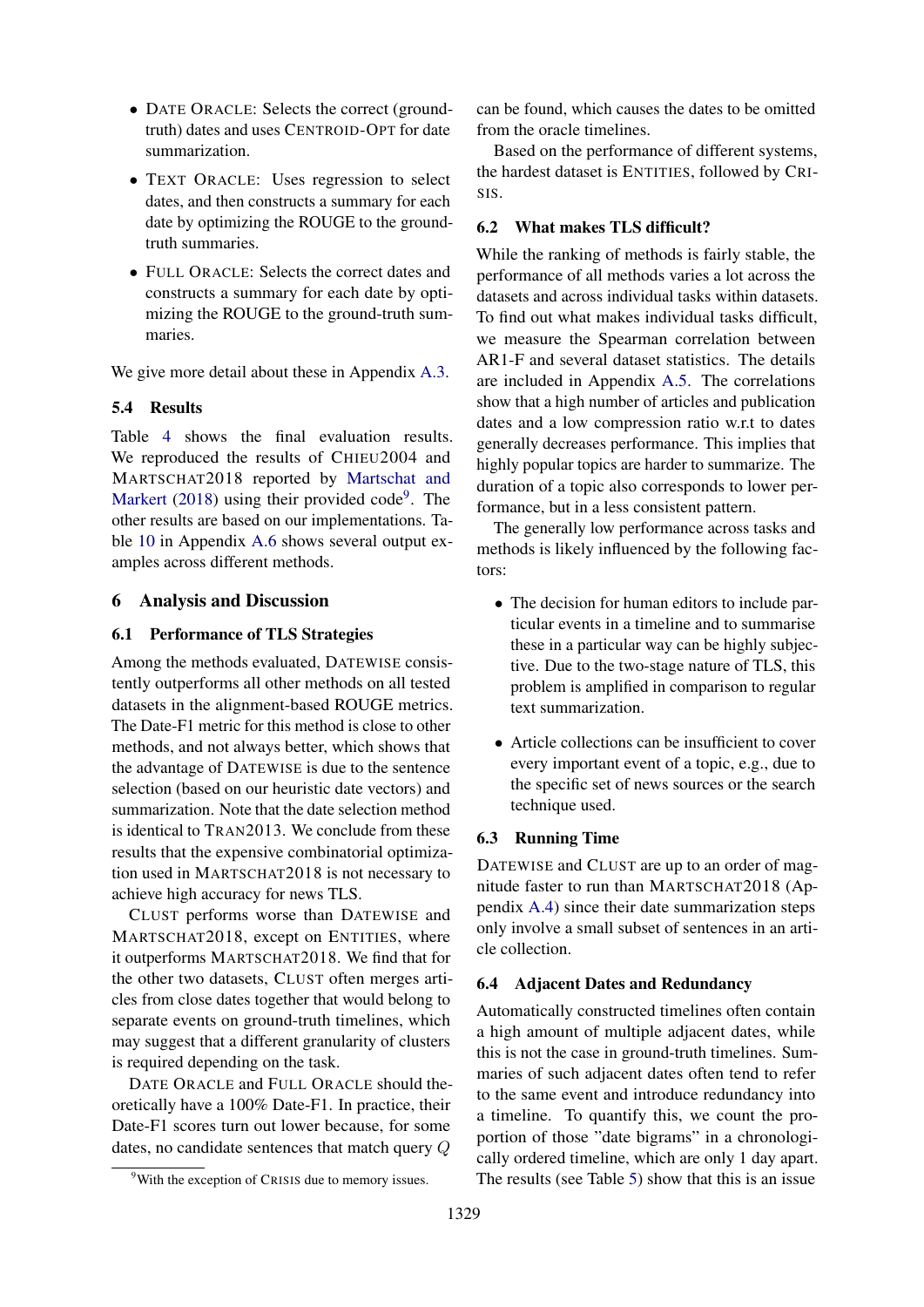<span id="page-8-1"></span>

|                          | T <sub>17</sub> Dataset  |                       |                       | <b>CRISIS Dataset</b> |                       |                 | <b>ENTITIES Dataset</b> |                         |                         |
|--------------------------|--------------------------|-----------------------|-----------------------|-----------------------|-----------------------|-----------------|-------------------------|-------------------------|-------------------------|
|                          | $AR1-F$                  | $AR2-F$               | Date-F1               | $AR1-F$               | $AR2-F$               | Date-F1         | $AR1-F$                 | $AR2-F$                 | Date-F1                 |
| <b>Text Oracle</b>       | 0.198                    | 0.073                 | 0.541                 | 0.136                 | 0.052                 | 0.297           | 0.069                   | 0.023                   | 0.20                    |
| <b>Date Oracle</b>       | 0.179                    | 0.057                 | 0.926                 | 0.202                 | 0.063                 | 0.974           | 0.17                    | 0.047                   | 0.757                   |
| <b>Full Oracle</b>       | 0.312                    | 0.128                 | 0.926                 | 0.367                 | 0.15                  | 0.974           | 0.232                   | 0.075                   | 0.757                   |
| CHIEU2004                | 0.066                    | 0.019                 | 0.251                 | 0.052                 | 0.012                 | 0.142           | 0.036                   | 0.01                    | 0.102                   |
| MARTSCHAT2018            | 0.105                    | 0.03                  | $0.544 \bullet$       | $0.075 \bullet$       | 0.016                 | 0.281           | 0.042                   | 0.009                   | 0.167                   |
| <b>TRAN2013</b>          | 0.094                    | 0.022                 | $0.517 \bullet$       | 0.054                 | 0.011                 | 0.289           | 0.042                   | 0.012                   | $0.184 +$               |
| <b>PUBCOUNT</b>          | 0.105                    | 0.027                 | 0.481                 | 0.067                 | 0.012                 | 0.233           | 0.033                   | 0.009                   | 0.107                   |
| <b>DATEWISE</b>          | $0.12 \star \bullet$ †   | $0.035 \star \bullet$ | $0.544 \star \bullet$ | $0.089 \star\bullet$  | $0.026 \star \bullet$ | $0.295 \bullet$ | $0.057 * •$             | $0.017 \star \bullet$ † | $0.205 \star \bullet$ † |
| <b>CLUST</b>             | 0.082                    | 0.020                 | 0.407                 | 0.061                 | 0.013                 | 0.226           | $0.051 +$               | $0.015 \pm$             | 0.174                   |
| <b>DATEWISE</b> (titles) | $\overline{\phantom{0}}$ | ۰                     |                       | 0.072                 | 0.016                 | 0.287           | 0.057                   | 0.017                   | 0.194                   |

Table 4: Results on the full TLS task.  $\star$  indicates a significant improvement over Tran 2013,  $\bullet$  over CLUST, and  $\dagger$ over MARTSCHAT2018. DATEWISE (titles) is not included in the significance testing.

<span id="page-8-2"></span>

|                 |      | Ground-truth MARTSCHAT2018 DATEWISE CLUST |      |      |
|-----------------|------|-------------------------------------------|------|------|
| T <sub>17</sub> | 0.45 | 0.63                                      | 0.62 | 0.25 |
| <b>CRISIS</b>   | 0.18 | $\sim$                                    | 0.52 | 0.06 |
| ENTITIES        | 0.03 | 0.18                                      | 03   | 0.05 |

Table 5: Proportion of adjacent dates of timelines produced by different methods, and the ground-truth timelines.

for MARTSCHAT2018 and DATEWISE, but less so for CLUST, which is designed to avoid this behavior. Note that MARTSCHAT2018 includes an objective function to reward diversity within a timeline, while DATEWISE has no explicit mechanism against redundancy among separate dates. Interestingly, when forcing DATEWISE to avoid selecting adjacent dates (by skipping such dates in the ranked list), the performance in all metrics decreases. In this case, high redundancy is a safer strategy for optimizing TLS metrics compared to enforcing a more balanced spread over time. Because of such effects, we advise to use automated evaluation metrics for TLS with care and to conduct qualitative analysis and user studies where possible.

#### 6.5 Use of Titles

While using article titles can make timelines more readable and understandable [\(Tran et al.,](#page-9-9) [2015a\)](#page-9-9), we do not involve titles in our main experiments, in order to directly compare to MARTSCHAT2018, and due to the lack of titles in T17. The last row in Table [4](#page-8-1) shows the results of a separate experiment with DATEWISE in which we build date summaries using titles only. Using only titles generally increases AR Precision at the cost of Recall. AR-F is negatively affected in CRISIS but does not change in ENTITIES. Figure [1](#page-0-1) shows parts of a title-based timeline produced by DATEWISE.

# 7 Conclusion

In this study, we have compared and proposed different strategies to construct timeline summaries of long-ranging news topics: the previous stateof-the-art method based on direct summarization, a date-wise approach, and a clustering-based approach. By exploiting temporal expressions, we have improved the date-wise approach and yielded new state-of-the-art results on all tested datasets. Hence, we showed that an expensive combinatorial search over all sentences in a document collection is not necessary to achieve good results for news TLS. For a more robust and diverse evaluation, we have constructed a new TLS dataset with a much larger number of topics and with longer time-spans than in previous datasets. Most of the generated timelines are still far from oracle timeline extractors and leave large gaps for improvements. Potential future directions include a more principled use of our proposed heuristic for detecting content relevant to specific dates, the use of abstractive techniques, a more effective treatment of the redundancy challenge, and extending the new dataset with multiple sources.

#### Acknowledgments

This work was funded by the Irish Research Council (IRC) under grant number EBPPG/2018/23, the Science Foundation Ireland (SFI) under grant number 12/RC/2289 P2 and the enterprise partner Aylien Ltd.

### References

<span id="page-8-0"></span>James Allan, Rahul Gupta, and Vikas Khandelwal. 2001. Temporal summaries of new topics. In *Proceedings of the 24th annual international ACM SI-GIR conference on Research and development in in-*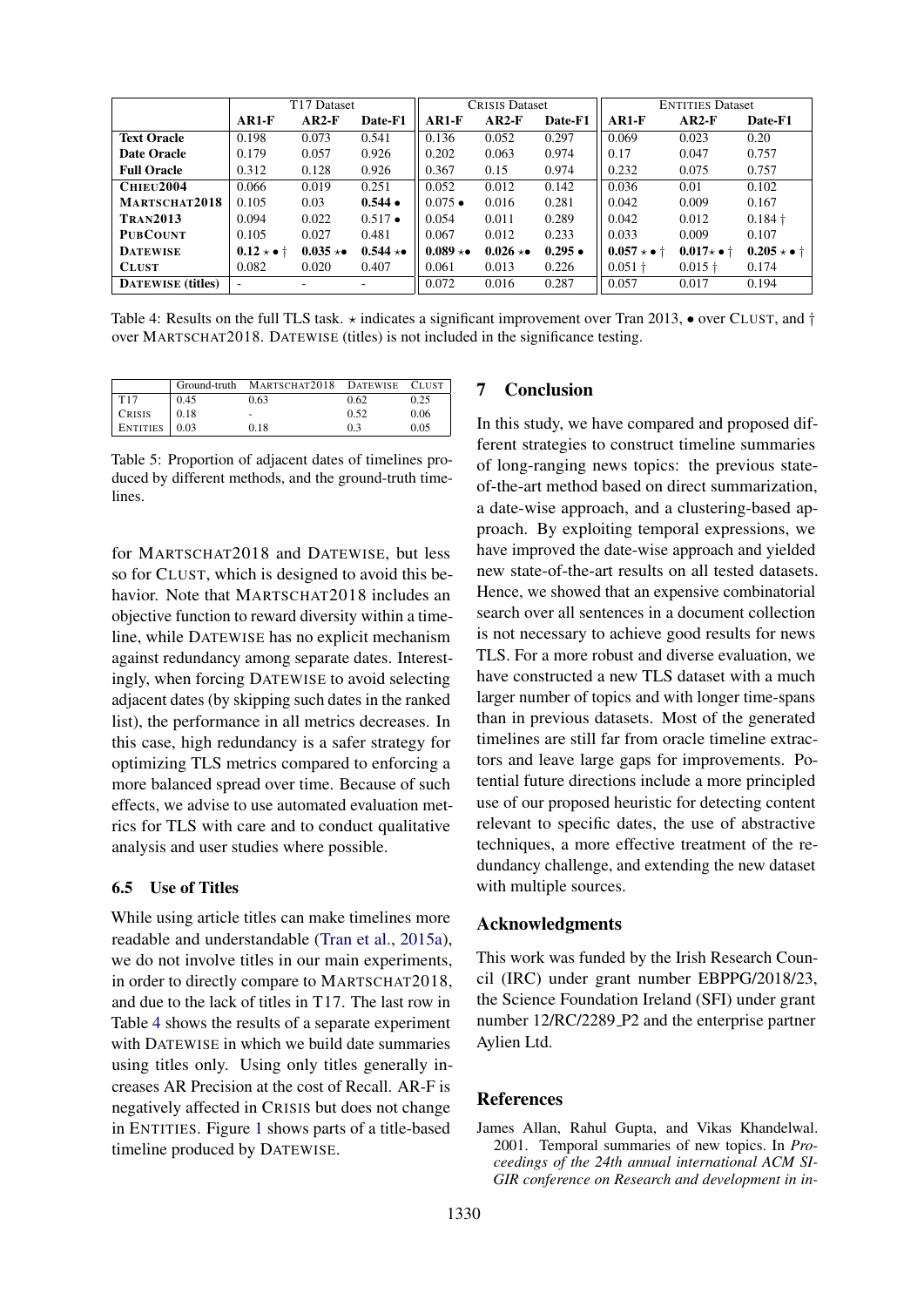*formation retrieval*. ACM, 10–18.

- <span id="page-9-6"></span>Hai Leong Chieu and Yoong Keok Lee. 2004. Query based event extraction along a timeline. In *Proceedings of the 27th annual international ACM SIGIR conference on Research and development in information retrieval*. ACM, 425–432.
- <span id="page-9-17"></span>Demian Gholipour Ghalandari. 2017. Revisiting the Centroid-based Method: A Strong Baseline for Multi-Document Summarization. In *Proceedings of the Workshop on New Frontiers in Summarization*. 85–90.
- <span id="page-9-7"></span>Remy Kessler, Xavier Tannier, Caroline Hagege, Véronique Moriceau, and André Bittar. 2012. Finding salient dates for building thematic timelines. In *Proceedings of the 50th Annual Meeting of the Association for Computational Linguistics: Long Papers-Volume 1*. Association for Computational Linguistics, 730–739.
- <span id="page-9-12"></span>Jiwei Li and Claire Cardie. 2014. Timeline generation: Tracking individuals on twitter. In *Proceedings of the 23rd international conference on World wide web*. ACM, 643–652.
- <span id="page-9-8"></span>Jiwei Li and Sujian Li. 2013. Evolutionary hierarchical dirichlet process for timeline summarization. In *Proceedings of the 51st Annual Meeting of the Association for Computational Linguistics (Volume 2: Short Papers)*. 556–560.
- <span id="page-9-18"></span>Hui Lin and Jeff Bilmes. 2011. A class of submodular functions for document summarization. In *Proceedings of the 49th Annual Meeting of the Association for Computational Linguistics: Human Language Technologies-Volume 1*. Association for Computational Linguistics, 510–520.
- <span id="page-9-21"></span>Mitchell P Marcus, Mary Ann Marcinkiewicz, and Beatrice Santorini. 1993. Building a large annotated corpus of English: The Penn Treebank. *Computational linguistics* 19, 2 (1993), 313–330.
- <span id="page-9-3"></span>Sebastian Martschat and Katja Markert. 2017. Improving rouge for timeline summarization. In *Proceedings of the 15th Conference of the European Chapter of the Association for Computational Linguistics: Volume 2, Short Papers*, Vol. 2. 285–290.
- <span id="page-9-4"></span>Sebastian Martschat and Katja Markert. 2018. A Temporally Sensitive Submodularity Framework for Timeline Summarization. In *Proceedings of the 22nd Conference on Computational Natural Language Learning*. 230–240.
- <span id="page-9-15"></span>Rada Mihalcea and Paul Tarau. 2004. Textrank: Bringing order into text. In *Proceedings of the 2004 conference on empirical methods in natural language processing*. 404–411.
- <span id="page-9-11"></span>Kiem-Hieu Nguyen, Xavier Tannier, and Véronique Moriceau. 2014. Ranking multidocument event descriptions for building thematic timelines. In *Proceedings of COLING 2014, the 25th International*

*Conference on Computational Linguistics: Technical Papers*. 1208–1217.

- <span id="page-9-16"></span>Dragomir R Radev, Hongyan Jing, Małgorzata Stys,´ and Daniel Tam. 2004. Centroid-based summarization of multiple documents. *Information Processing & Management* 40, 6 (2004), 919–938.
- <span id="page-9-20"></span>Swen Ribeiro, Olivier Ferret, and Xavier Tannier. 2017. Unsupervised Event Clustering and Aggregation from Newswire and Web Articles. In *Proceedings of the 2017 EMNLP Workshop: Natural Language Processing meets Journalism*. 62–67.
- <span id="page-9-14"></span>Ville Satopaa, Jeannie Albrecht, David Irwin, and Barath Raghavan. 2011. Finding a" kneedle" in a haystack: Detecting knee points in system behavior. In *2011 31st International Conference on Distributed Computing Systems Workshops*. IEEE, 166– 171.
- <span id="page-9-10"></span>Julius Steen and Katja Markert. 2019. Abstractive Timeline Summarization. In *Proceedings of the 2nd Workshop on New Frontiers in Summarization*. 21– 31.
- <span id="page-9-13"></span>Jannik Strötgen and Michael Gertz. 2013. Multilingual and Cross-domain Temporal Tagging. *Language Resources and Evaluation* 47, 2 (2013), 269–298. [https:](https://doi.org/10.1007/s10579-012-9179-y) [//doi.org/10.1007/s10579-012-9179-y](https://doi.org/10.1007/s10579-012-9179-y)
- <span id="page-9-5"></span>Russell Swan and James Allan. 2000. Automatic generation of overview timelines. In *Proceedings of the 23rd annual international ACM SIGIR conference on Research and development in information retrieval*. ACM, 49–56.
- <span id="page-9-9"></span>Giang Tran, Mohammad Alrifai, and Eelco Herder. 2015a. Timeline summarization from relevant headlines. In *European Conference on Information Retrieval*. Springer, 245–256.
- <span id="page-9-2"></span>Giang Tran, Eelco Herder, and Katja Markert. 2015b. Joint graphical models for date selection in timeline summarization. In *Proceedings of the 53rd Annual Meeting of the Association for Computational Linguistics and the 7th International Joint Conference on Natural Language Processing (Volume 1: Long Papers)*, Vol. 1. 1598–1607.
- <span id="page-9-0"></span>Giang Bihn Tran, Mohammad Alrifai, and Dat Quoc Nguyen. 2013a. Predicting relevant news events for timeline summaries. In *Proceedings of the 22nd International Conference on World Wide Web*. ACM, 91–92.
- <span id="page-9-1"></span>Giang Binh Tran, Tuan A Tran, Nam-Khanh Tran, Mohammad Alrifai, and Nattiya Kanhabua. 2013b. Leveraging learning to rank in an optimization framework for timeline summarization. In *SIGIR 2013 Workshop on Time-aware Information Access (TAIA*.
- <span id="page-9-19"></span>Stijn Marinus Van Dongen. 2000. *Graph clustering by flow simulation*. Ph.D. Dissertation.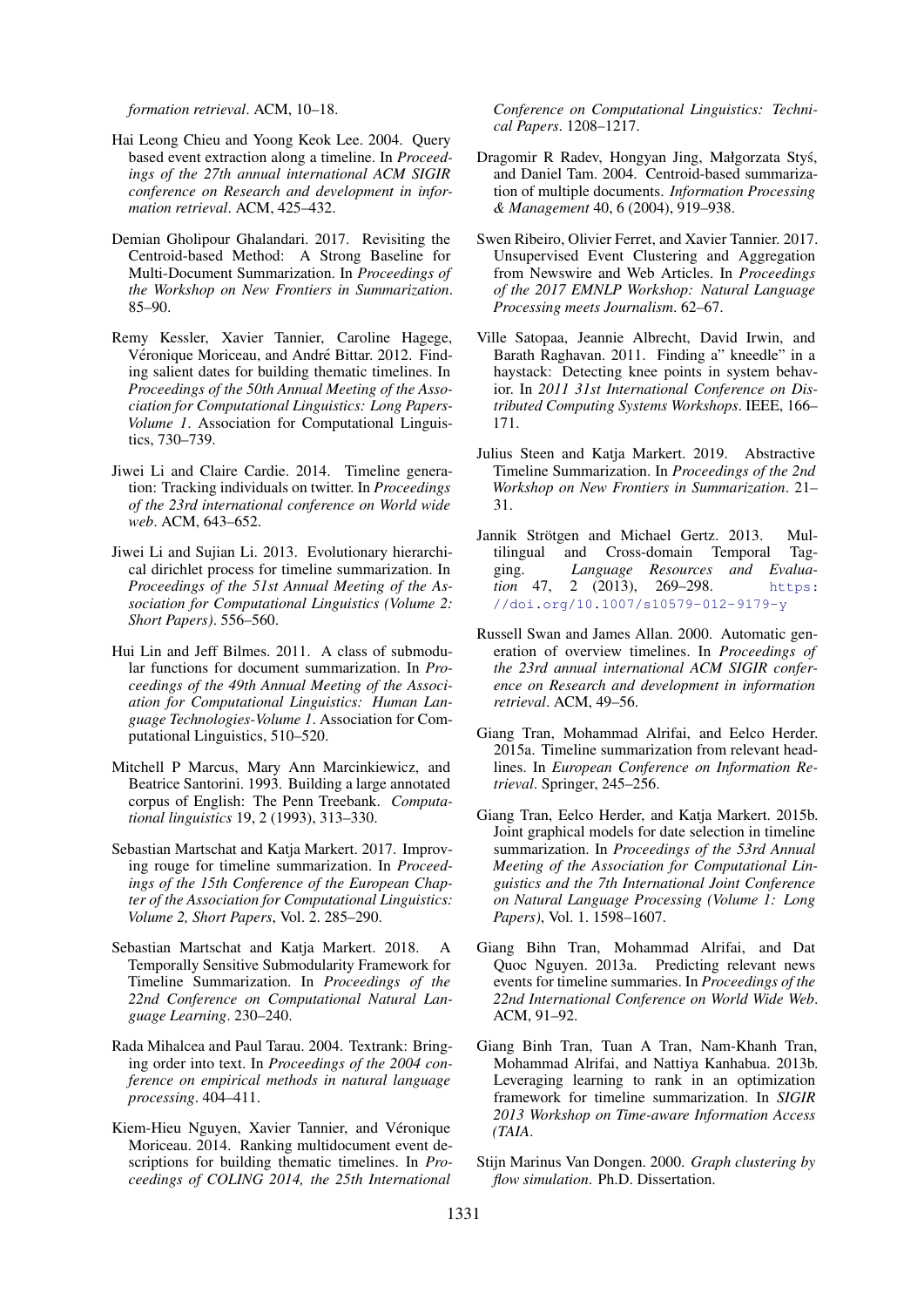- <span id="page-10-2"></span>Lu Wang, Claire Cardie, and Galen Marchetti. 2015. Socially-Informed Timeline Generation for Complex Events. In *Proceedings of the 2015 Conference of the North American Chapter of the Association for Computational Linguistics: Human Language Technologies*.
- <span id="page-10-3"></span>William Yang Wang, Yashar Mehdad, Dragomir R Radev, and Amanda Stent. 2016. A Low-Rank Approximation Approach to Learning Joint Embeddings of News Stories and Images for Timeline Summarization.. In *HLT-NAACL*. 58–68.
- <span id="page-10-4"></span>Zhenhua Wang, Lidan Shou, Ke Chen, Gang Chen, and Sharad Mehrotra. 2014. On summarization and timeline generation for evolutionary tweet streams. *IEEE Transactions on Knowledge and Data Engineering* 27, 5 (2014), 1301–1315.
- <span id="page-10-0"></span>Rui Yan, Liang Kong, Congrui Huang, Xiaojun Wan, Xiaoming Li, and Yan Zhang. 2011a. Timeline generation through evolutionary trans-temporal summarization. In *Proceedings of the Conference on Empirical Methods in Natural Language Processing*. Association for Computational Linguistics, 433–443.
- <span id="page-10-1"></span>Rui Yan, Xiaojun Wan, Jahna Otterbacher, Liang Kong, Xiaoming Li, and Yan Zhang. 2011b. Evolutionary timeline summarization: a balanced optimization framework via iterative substitution. In *Proceedings of the 34th international ACM SIGIR conference on Research and development in Information Retrieval*. ACM, 745–754.

# A Appendices

#### <span id="page-10-5"></span>A.1 Testing Variants of DATEWISE

Table [6](#page-10-8) shows results for different variants of the date-wise approach.

Date Selection: While testing different date selection methods, we use PM-MEAN for candidate selection and CENTROID-OPT for summarization. The supervised date selection methods work best, closely followed by MENTIONCOUNT.

Candidate Sentence Selection: We compare different strategies of defining the set of sentences associated with a date prior to summarization. The results show that the PM-method can improve the performance, especially for the Crisis dataset.

Date Summarization: Finally, we test different unsupervised text summarization algorithms to summarize each selected date. CENTROID-OPT works best and is used in our main experiments.

#### <span id="page-10-6"></span>A.2 Testing Variants of CLUST

For the clustering-based TLS approach, we only test different options for ranking clusters. For the summarization step, we use CENTROID-OPT, which works best for the date-wise approach. Table

<span id="page-10-8"></span>

| <b>Date Selector</b>      | T <sub>17</sub> | Crisis | Entities |
|---------------------------|-----------------|--------|----------|
| PubCount                  | 0.49            | 0.243  | 0.135    |
| MentCount                 | 0.528           | 0.295  | 0.159    |
| Tran 2013 (Reg)           | 0.535           | 0.297  | 0.191    |
| Tran 2013 (Clf)           | 0.541           | 0.295  | 0.172    |
| <b>Candidate Selector</b> | T <sub>17</sub> | Crisis | Entities |
| Sents mentioning d        | 0.11            | 0.077  | 0.041    |
| Sents published on        | 0.112           | 0.078  | 0.045    |
| d to $d + 2$ (first 5)    |                 |        |          |
| Sents published on        | 0.113           | 0.079  | 0.041    |
| d to $d + 2$ (all)        |                 |        |          |
| PM-MEAN                   | 0.118           | 0.089  | 0.047    |
| <b>Summarizer</b>         | T <sub>17</sub> | Crisis | Entities |
| <b>TEXTRANK</b>           | 0.113           | 0.086  | 0.046    |
| CENTROID-RANK             | 0.112           | 0.085  | 0.046    |
| CENTROID-OPT              | 0.118           | 0.089  | 0.047    |
| <b>SUBMODULAR</b>         | 0.116           | 0.088  | 0.047    |

Table 6: Variants of Date-wise TLS and their alignment-based ROUGE-1 score.

[7](#page-10-9) shows somewhat inconsistent results, but overall DATEMENTIONCOUNT obtains the best performance in terms of alignment-based ROUGE.

<span id="page-10-9"></span>

| <b>Cluster Ranking (AR1-F)</b>   | T <sub>17</sub> | Crisis | Entities |
|----------------------------------|-----------------|--------|----------|
| <b>SIZE</b>                      | 0.08            | 0.06   | 0.048    |
| <b>DATEMENTIONCOUNT</b>          | 0.081           | 0.061  | 0.051    |
| <b>REGRESSION (DATES)</b>        | 0.08            | 0.055  | 0.045    |
| <b>REGRESSION (ROUGE)</b>        | 0.082           | 0.055  | 0.048    |
| <b>Cluster Ranking (Date-F1)</b> | T <sub>17</sub> | Crisis | Entities |
| <b>SIZE</b>                      | 0.41            | 0.22   | 0.16     |
| <b>DATEMENTIONCOUNT</b>          | 0.41            | 0.23   | 0.15     |
| <b>REGRESSION (DATES)</b>        | 0.46            | 0.23   | 0.16     |
| <b>REGRESSION (ROUGE)</b>        | 0.44            | 0.24   | 0.16     |

Table 7: Variants of Date Clustering-based TLS.

#### <span id="page-10-7"></span>A.3 Oracles

For the text and full oracles, we use Algorithm [1](#page-10-10) for constructing a summary for a date, using ROUGE-1 F1-score as the objective. We include all sentences that mention  $d$ , as well as the first 5 sentences of all articles published between d and  $d + 5$  days, as candidate sentences for the oracles to summarize dates.

| <b>Algorithm 1:</b> Greedy summarization ora-                                                                                                                                                         |  |  |  |  |  |
|-------------------------------------------------------------------------------------------------------------------------------------------------------------------------------------------------------|--|--|--|--|--|
| cle.                                                                                                                                                                                                  |  |  |  |  |  |
| <b>1</b> Input: Candidate sentences C, reference summary $R$ ,                                                                                                                                        |  |  |  |  |  |
| summary length $k$                                                                                                                                                                                    |  |  |  |  |  |
| 2 Output: Summary sentences $S$                                                                                                                                                                       |  |  |  |  |  |
| $3 S \leftarrow \{\}$                                                                                                                                                                                 |  |  |  |  |  |
| 4 while $ S  < k$ and $ C  > 0$ do                                                                                                                                                                    |  |  |  |  |  |
|                                                                                                                                                                                                       |  |  |  |  |  |
|                                                                                                                                                                                                       |  |  |  |  |  |
| $\begin{array}{c c} \texttt{s} & \texttt{s}^* \leftarrow \argmax_{s \in C} ROUGE(S, R) \ \texttt{s} & S \leftarrow S \cup \{s^*\} \ \texttt{\small 7} & C \leftarrow C \setminus \{s^*\} \end{array}$ |  |  |  |  |  |

<span id="page-10-10"></span><sup>8</sup> Return S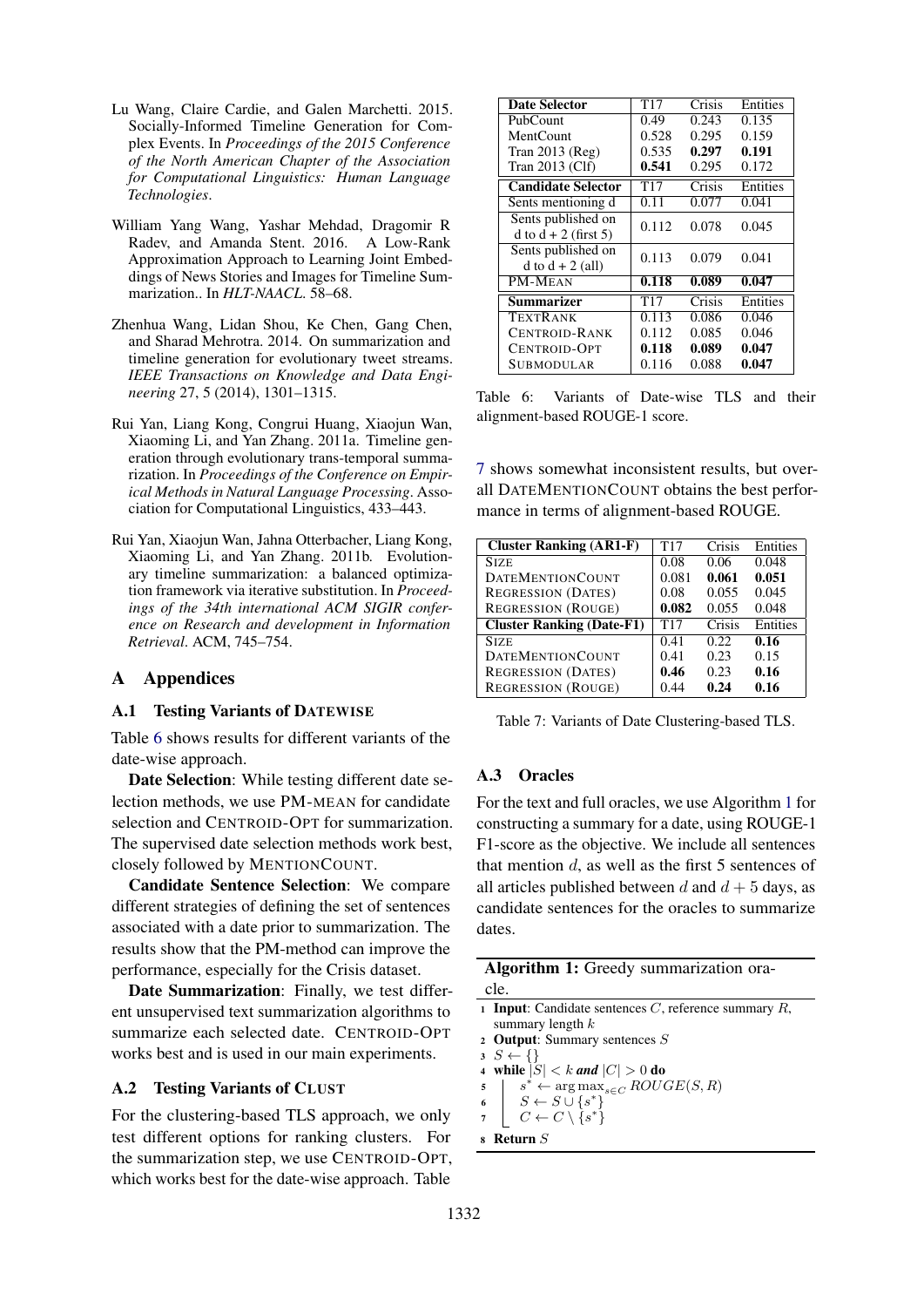<span id="page-11-4"></span>

| Dataset         | Method          |          | k        | #articles | #dates    | Comp.<br>ratio (sents) | Comp.<br>ratio (dates) | duration  |
|-----------------|-----------------|----------|----------|-----------|-----------|------------------------|------------------------|-----------|
| T <sub>17</sub> | MARTSCHAT 2018  | $-0.116$ | 0.381    | $-0.421$  | $-0.586*$ | 0.298                  | $0.57*$                | $-0.376$  |
| T <sub>17</sub> | <b>DATEWISE</b> | $-0.196$ | $0.616*$ | $-0.354$  | $-0.714*$ | 0.319                  | $0.638*$               | $-0.577*$ |
| T <sub>17</sub> | <b>CLUST</b>    | 0.283    | 0.429    | $-0.247$  | $-0.411$  | $0.504*$               | $0.576*$               | $-0.197$  |
| Crisis          | <b>DATEWISE</b> | 0.19     | $-0.3$   | 0.393     | 0.096     | $-0.271$               | 0.147                  | 0.028     |
| Crisis          | <b>CLUST</b>    | $-0.087$ | 0.038    | $-0.184$  | 0.029     | 0.061                  | $-0.037$               | 0.013     |
| Entities        | MARTSCHAT 2018  | $-0.05$  | $-0.012$ | $-0.657*$ | $-0.682*$ | $0.644*$               | $0.649*$               | $-0.338*$ |
| Entities        | <b>DATEWISE</b> | $-0.038$ | $-0.056$ | $-0.394*$ | $-0.406*$ | $0.348*$               | $0.39*$                | $-0.103$  |
| Entities        | <b>CLUST</b>    | 0.028    | $-0.044$ | $-0.461*$ | $-0.501*$ | $0.422*$               | $0.515*$               | $-0.358*$ |

Table 8: Correlations between Task Properties and Method Performance.

### <span id="page-11-2"></span>A.4 Running Time

In Table [9](#page-11-3) we compare the running time of DATE-WISE and MARTSCHAT2018 on the T17 and ENTI-TIES datasets $10$ . The implementations of both our methods and of MARTSCHAT2018 make use of parallel computation to obtain pairwise similarities between sentences or documents where required. We do not parallelize our methods in any other way. We could not run MARTSCHAT2018 on the CRISIS dataset since it requires too much memory, which demonstrates the need for more scalable state-of-the-art methods. DATEWISE and CLUST are considerably faster on both datasets, due to their "divide-and-conquer" nature: The summarization step is applied to only l smaller portions of articles and sentences, instead of the entire set. Note that part of the time is required to run the evaluation tool to compute alignment-based ROUGE.

<span id="page-11-3"></span>

| Dataset         | Method          | Avg. seconds<br>per topic |
|-----------------|-----------------|---------------------------|
| T <sub>17</sub> | MARTSCHAT2018   | 176                       |
| T <sub>17</sub> | <b>DATEWISE</b> | 16                        |
| T <sub>17</sub> | <b>CLUST</b>    | 15.9                      |
| <b>ENTITIES</b> | MARTSCHAT2018   | 106.3                     |
| <b>ENTITIES</b> | <b>DATEWISE</b> | 29.5                      |
| <b>ENTITIES</b> | <b>CLUST</b>    | 34 7                      |

Table 9: Running time comparison between current state-of-the-art method MARTSCHAT2018 and the methods we implemented.

# <span id="page-11-1"></span>A.5 Correlations between Performance and Dataset Characteristics

Detailed results of correlations between different methods and different dataset characteristics are shown in Table [8.](#page-11-4)

#### A.6 Output Examples

Table [10](#page-12-0) shows parts of timelines produced by different methods for a selection of dates that all methods have selected. The topics are taken from the ENTITIES dataset. The examples demonstrate different levels of detail in describing particular events.

<span id="page-11-0"></span><sup>&</sup>lt;sup>10</sup>On a machine with 16 3.70GHz Intel CPUs and 32GB memory.